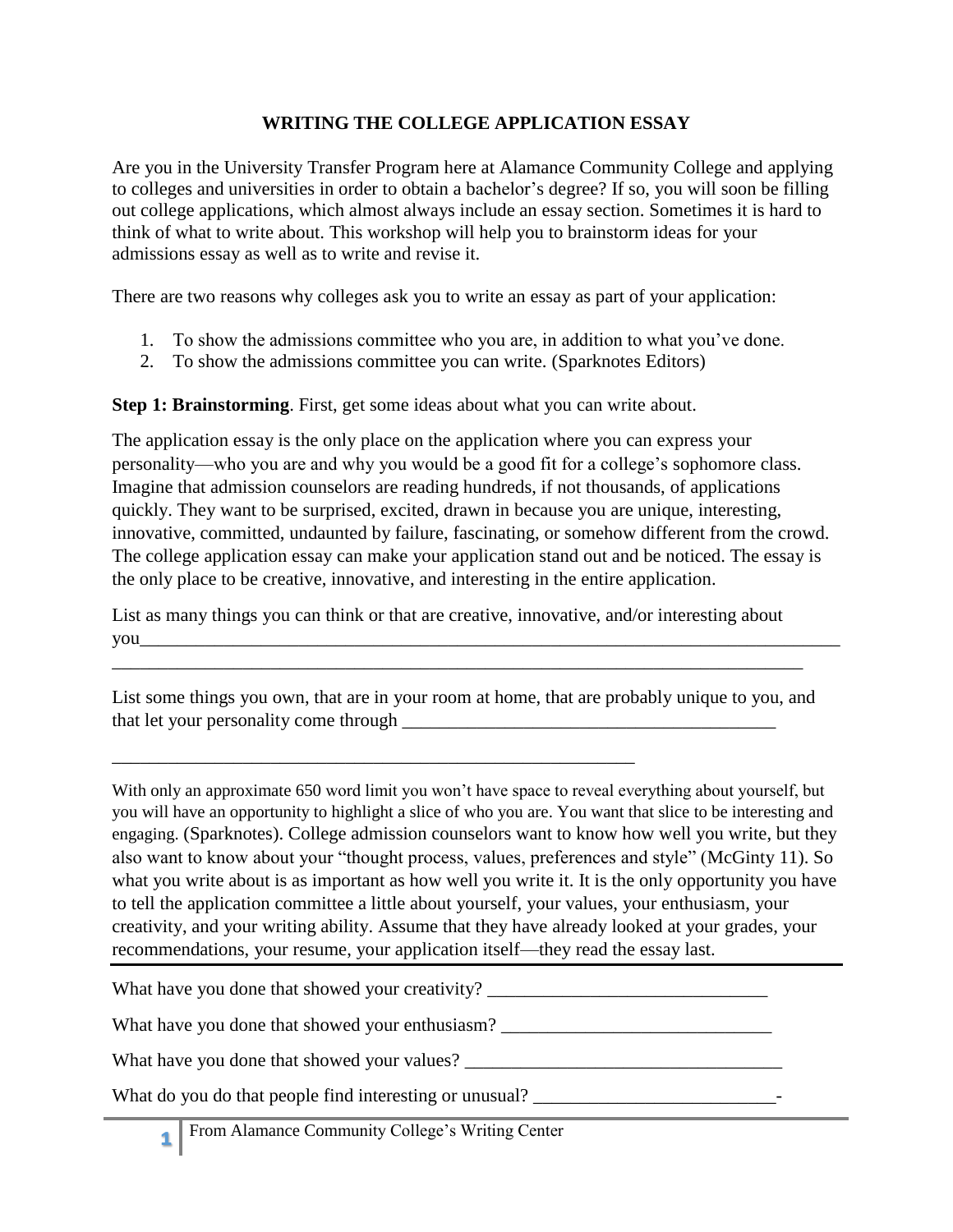Do you have a hobby that is a passion or that is unusual? Do you have a favorite quote or saying that guides you? \_\_\_\_\_\_\_\_\_\_\_\_\_\_\_\_\_\_\_\_\_\_\_\_\_\_\_ (See Sample essay #1) If you were a character in a novel or a play, who would you be? \_\_\_\_\_\_\_\_\_\_\_\_\_\_\_\_\_\_\_\_\_\_ (The novel has to be well-known) Have you ever met any one person who has influenced your life radically? Who? \_\_\_\_\_\_\_\_\_\_\_\_\_\_\_\_\_\_\_\_\_\_\_\_\_\_\_\_\_\_\_\_ \_\_\_\_\_\_\_\_\_\_\_\_\_\_\_\_\_\_\_\_\_\_\_\_\_\_\_\_\_\_\_\_\_\_\_\_\_\_\_\_\_\_\_\_\_\_\_\_\_\_\_\_\_\_\_\_\_ Have you experienced an event that changed your life forever? If so, what?

Sample Essay #1. Source: www/sparknotes.com/college/admissions

Allison Dencker

Stanford University, Class of 2006

As you reflect on life thus far, what has someone said, written, or expressed in some fashion that is especially meaningful to you. Why?

\_\_\_\_\_\_\_\_\_\_\_\_\_\_\_\_\_\_\_\_\_\_\_\_\_\_\_\_\_\_\_\_\_\_\_\_\_\_\_\_\_\_\_\_\_\_\_\_\_\_\_\_\_\_\_\_\_\_\_\_\_\_\_\_\_\_\_\_\_\_\_\_

According to Mother Teresa, "If you judge someone, you have no time to love them." I first saw this quote when it was posted on my sixth-grade classroom wall, and I hated it. Rather, I hated Mother Teresa's intention, but I knew that the quote's veracity was inarguable. I felt that it was better to judge people so as not to have to love them, because some people don't deserve a chance. Judgments are shields, and mine was impenetrable.

Laura was my dad's first girlfriend after my parents' divorce. The first three years of our relationship were characterized solely by my hatred toward her, manifested in my hurting her, each moment hurting myself twice as much. From the moment I laid eyes on her, she was the object of my unabated hatred, not because of anything she had ever done, but because of everything she represented. I judged her to be a heartless, soulless, twodimensional figure: she was a representation of my loneliness and pain. I left whenever she entered a room, I slammed car doors in her face. Over those three years, I took pride in the fact that I had not spoken a word to her or made eye contact with her. I treated Laura with such resentment and anger because my hate was my protection, my shield. I, accustomed to viewing her as the embodiment of my pain, was afraid to let go of the anger and hate, afraid to love the person who allowed me to hold onto my anger, afraid that if I gave her a chance, I might love her.

For those three years, Laura didn't hate me; she understood me. She understood my anger and my confusion, and Laura put her faith in me, although she had every reason not to. To her, I was essentially a good person, just confused and scared; trying to do her best, but just not able to get a hold of herself. She saw me as I wished I could see myself.

None of this became clear to me overnight. Instead, over the next two years, the onedimensional image of her in my mind began to take the shape of a person. As I let go of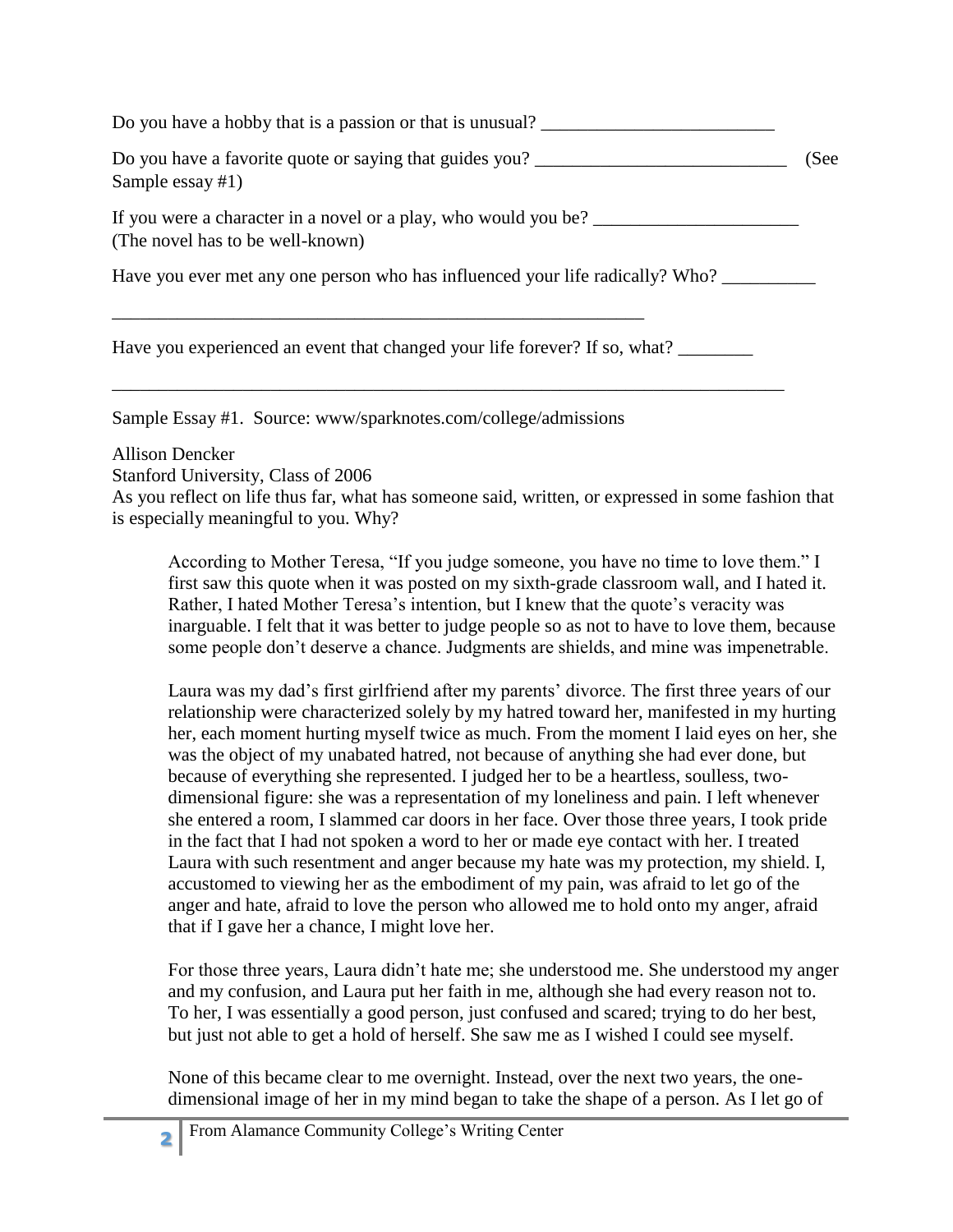my hatred, I gave her a chance. She became a woman who, like me, loves Ally McBeal and drinks a lot of coffee; who, unlike me, buys things advertised on infomercials.

Three weeks ago, I saw that same Mother Teresa quote again, but this time I smiled. Laura never gave up on me, and the chance she gave me to like her was a chance that changed my life. Because of this, I know the value of a chance, of having faith in a person, of seeing others as they wish they could see themselves. I'm glad I have a lot of time left, because I definitely have a lot of chances left to give, a lot of people left to love. (492 words)

You can think of the college application essay as having this topic: "In three to five paragraphs, tell us about something you've done or thought that will represent both your character and a larger sense of who you are and what you value" (McGinty 23).

What are some of the most important or interesting experiences of your life that have shaped who you are and what you value?

\_\_\_\_\_\_\_\_\_\_\_\_\_\_\_\_\_\_\_\_\_\_\_\_\_\_\_\_\_\_\_\_\_\_\_\_\_\_\_\_\_\_\_\_\_\_\_\_\_\_

\_\_\_\_\_\_\_\_\_\_\_\_\_\_\_\_\_\_\_\_\_\_\_\_\_\_\_\_\_\_\_\_\_\_\_\_\_\_\_\_\_\_\_\_\_\_\_\_\_

\_\_\_\_\_\_\_\_\_\_\_\_\_\_\_\_\_\_\_\_\_\_\_\_\_\_\_\_\_\_\_\_\_\_\_\_\_\_\_\_\_\_\_\_\_\_\_\_\_

You are the expert on you. No one else can write the essay you write, because only you have all the information about yourself. You are a unique individual with a unique personality, and you don't need to read anything or do any research to write this essay. Also, you are writing to the selection committee of a college or university you selected, so they are probably looking for students just like you

One way to approach this is "You look into your life, select an aspect of yourself that you see as a strength, a personal characteristic like commitment or creativity or resilience, one that may not come through in the rest of your application's facts, grades and numbers. Then you find the substantiating evidence—an event, experience or incident—that reveals this aspect. Events are the evidence. That fateful summer, that wonderful biology class, that job at the pizza place isn't the focus. Each one is valuable, however, as a lens into your thought process, your way of doing things, your choices and values" (McGinty 29). The essay is about you, not the event. It's about you as seen through the lens of the event.

What are your most important characteristics or traits? Think courage, commitment, intellectual curiosity, creativity, resilience, strength, caring for others, making a difference, etc.

\_\_\_\_\_\_\_\_\_\_\_\_\_\_\_\_\_\_\_\_\_\_\_\_\_\_

\_\_\_\_\_\_\_\_\_\_\_\_\_\_\_\_\_\_\_\_\_\_\_\_\_\_

\_\_\_\_\_\_\_\_\_\_\_\_\_\_\_\_\_\_\_\_\_\_\_\_\_\_

According to McGinty, "Telling everything about yourself is not the idea. Select one thing about yourself and illuminate that. The light from one interesting point will reflect your personality. . .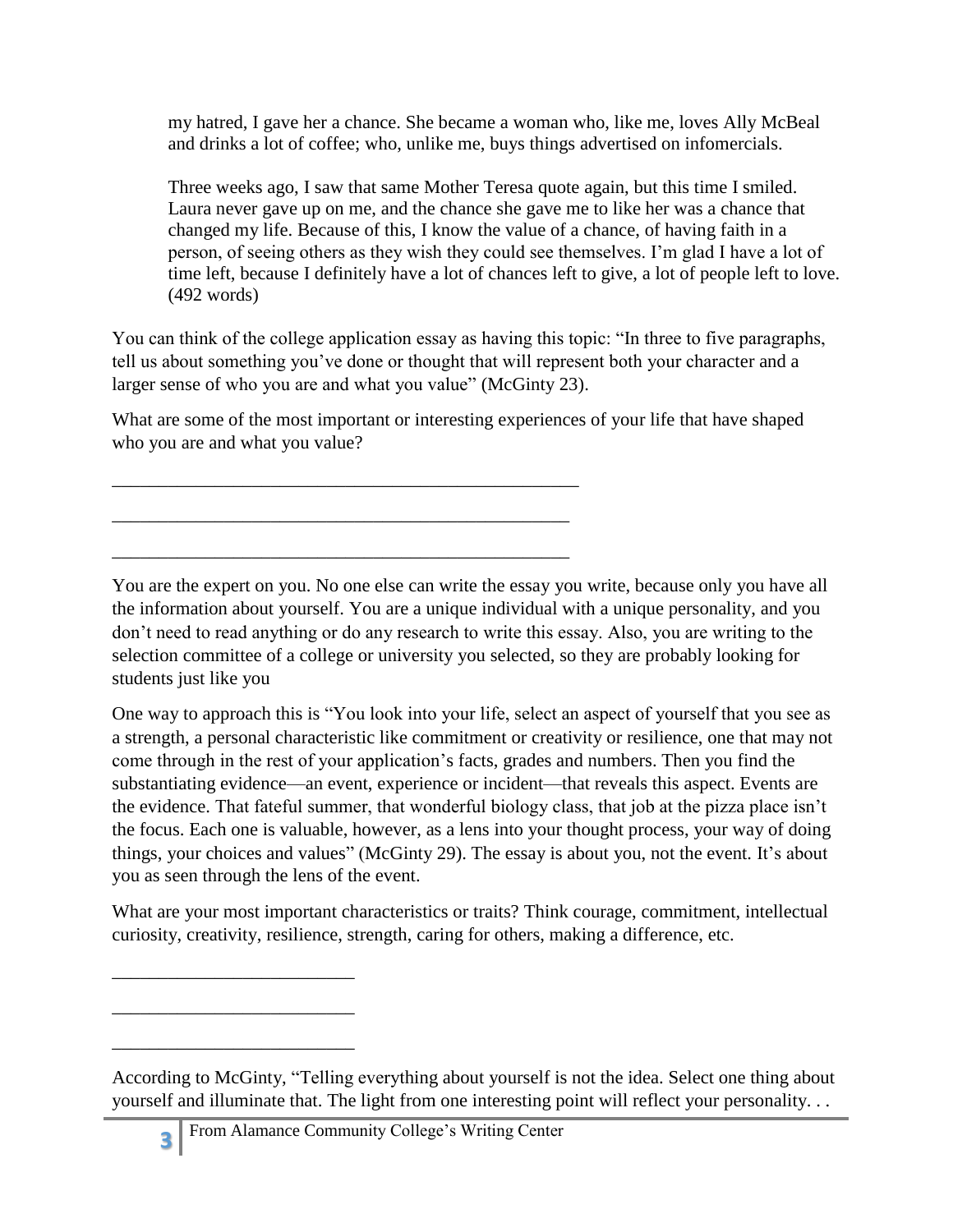"What you want to show is your intensity, enthusiasm, insight and understanding" (29). But DON"T repeat something that appears somewhere else in your application, like your ranking in tennis and the history of your ascent in the sport--that's already on your resume.

As a college transfer student, it is also important to try to make the subject of your essay, if possible, about why you want to transfer to X school, and what you have achieved so far in relation to your chosen major. But a summary of what you have done in community college won't do—you must have a narrative story, which focuses a flashlight on one thing that you have done or had happen to you that affected your plans for the future. While freshmen applying to college for the first time may write about almost anything, transfer students have a duty to show that they have profited from the years spent at community college, that they know what their goals are, and that they know that the schools they are applying for are good fits for their goals. If you do not think that this information is portrayed clearly enough in the rest of your application, think about making the topic of your admission essay touch on your major and career goals. You can do this while still showing off a character trait, a strength, your uniqueness, or your values.

What is the most interesting character or trait you'd like to get across to an admissions counselor that may not be apparent from your resume, test scores, and grades?\_\_\_\_\_\_\_\_\_\_\_\_\_\_\_\_\_\_\_\_\_\_\_\_\_\_\_\_\_\_\_\_\_\_\_\_\_\_\_\_\_\_\_\_\_\_\_\_\_

You can talk to your parents or friends and ask them what they consider to be your strengths and talents (30).

What would your parents says are your strengths and values? \_\_\_\_\_\_\_\_\_\_\_\_\_\_\_\_\_\_\_\_\_

What would your parents say makes you unique? \_\_\_\_\_\_\_\_\_\_\_\_\_\_\_\_\_\_\_\_\_\_\_\_\_\_\_\_\_\_\_\_\_\_

"Make a list of factors, abilities and characteristics that would recommend you for inclusion in any group" (31) In other words, what would a sorority, a fraternity, an honor society, or a community organization see in you that would make them include you in their group?

**Consider a mundane topic.** Sometimes it's the simple things in life that make the best essays. It doesn't have to be a life-changing event to be interesting and informative. The essay can be what you observe daily while taking the subway to school, or be a favorite phrase your parents or grandparents often say. It can be about how your neighborhood has affected who you are, or how working through a problem you had at work or in school helped you see yourself in a different light (see Sample Essay 2)

What are some of your everyday experiences that could reflect on who you are as a person?

\_\_\_\_\_\_\_\_\_\_\_\_\_\_\_\_\_\_\_\_\_\_\_\_\_\_\_\_\_\_\_\_\_\_\_

\_\_\_\_\_\_\_\_\_\_\_\_\_\_\_\_\_\_\_\_\_\_\_\_\_\_\_\_\_\_\_\_\_\_\_

\_\_\_\_\_\_\_\_\_\_\_\_\_\_\_\_\_\_\_\_\_\_\_\_\_\_\_\_\_\_\_\_\_\_\_

**4**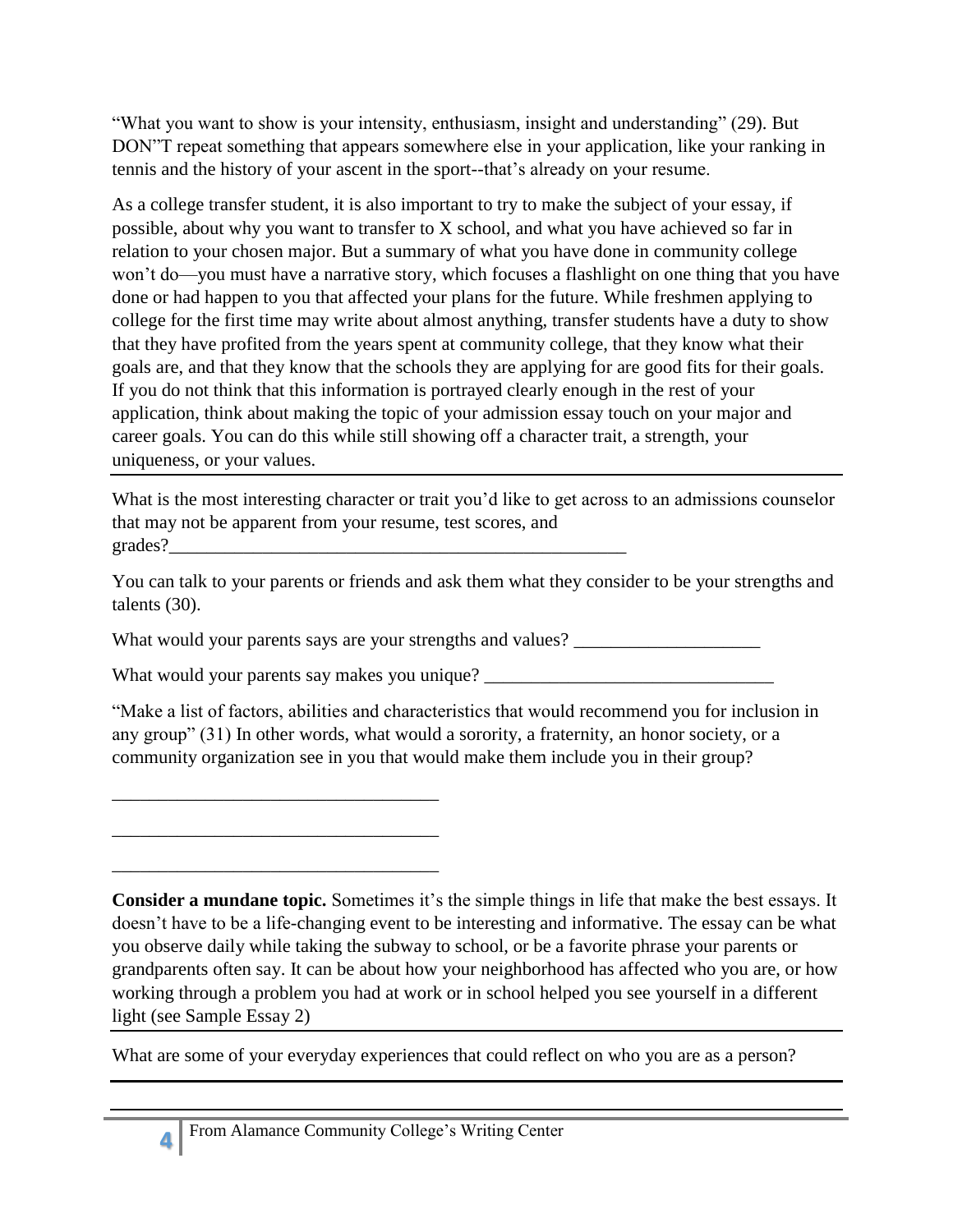## **Sample Essay #2. Source:**

Leigh Rosen University of Pennsylvania, Class of 2009 Describe a challenge you overcame.

> The stiff black apron hung awkwardly on my hips as I casually tried to tie the strings around my waist. I had been at Gino's Restaurant for only ten minutes when Maurizio, the manager, grabbed my arm abruptly and said, "Follow me to the dungeon." Unsure of whether or not he was joking, I smiled eagerly at him, but his glare confirmed his intent. I wiped the smirk off my face and followed him through the kitchen, which was louder than Madison Square Garden during a Knicks/Pacers game. A tall woman with a thick Italian accent pushed me while barking, "Move it, kid, you're blocking traffic." I later learned she was a waitress, and waitresses did not associate with the low-level busboys. Maurizio brought me to a dangerously steep staircase that looked like it had been purposely drenched in oil to increase the chance of a fall. As he gracefully flew down each step, I clutched onto the rusty tile walls, strategically putting one foot first and then the other. Eventually, I entered the "dungeon" and was directed to a table to join two men who were vigorously folding napkins.

> Pretending to know what had to be done, I took a pile of unfolded starched napkins and attempted to turn them into the Gino accordion. I slowly folded each corner, trying to leave exactly one inch on both sides, and ignored the giggles and whispers coming from across the table. When I finished my first napkin, I quickly grabbed another and tried again, hiding my pathetic initial attempt under my thigh. On my second try, I sighed with relief when I saw that what I had constructed slightly resembled an accordion shape. However, when I looked up, I saw that the other two men had each finished twenty perfect napkins. "Hurry up, little girl," they said in unison, "We have lots left." They pointed to a closet overflowing with white linens as I began to fold my third. The next couple of nights afforded me the opportunity to master such tasks as refilling toilet paper dispensers and filling breadbaskets. Just as I began to find solace in these more manageable jobs, I felt a forceful tap on my shoulder. A heavyset waiter who was sweating profusely barked, "I need one decaf cappuccino. Understand?"

> "Um, okay," I stuttered, unable to get up enough courage to admit that I had never attempted to make a cappuccino. I glanced over at the intimidating espresso machine and started to pace back and forth. The waiter reappeared and with a look of irritation snapped, "If you didn't know how to do it, why didn't you say so? I don't have time for this!" Returning to the unnecessary re-cleaning of silverware, the only job I could comfortably perform, it dawned on me that my fear of showing ignorance had rendered me incompetent. I had mastered the art of avoidance and had learned nothing. I continued to clean vigorously, making sure to keep my eyes on the silverware so that no one would ask me to make another cappuccino.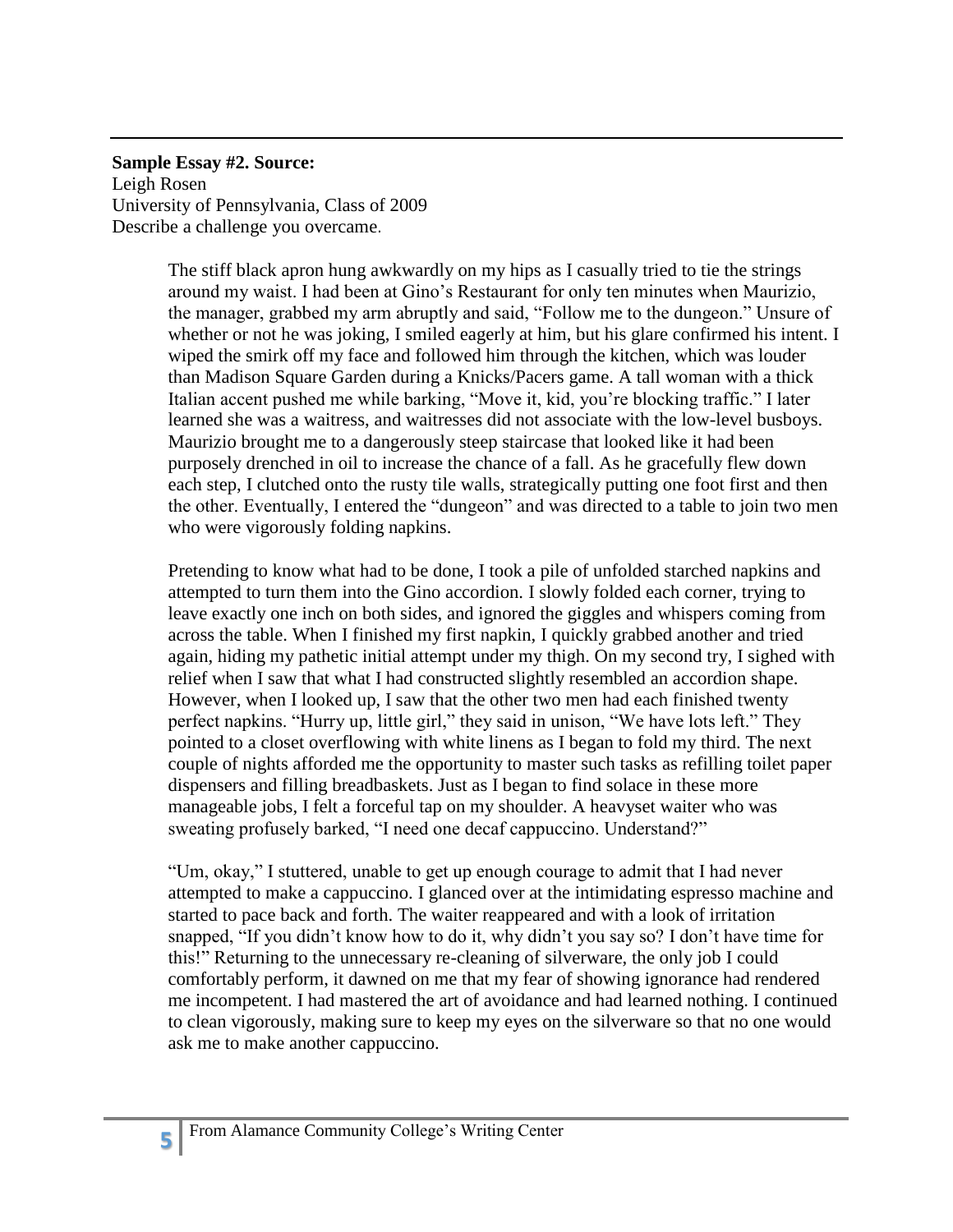Having barely made it through my first weekend at the restaurant, I was amazed at how relieved I felt to return to the familiarity of physics class. We were starting a new chapter on fiber optics. Moving through the material with greater ease than I had anticipated, we hit upon the topic of optical time domain reflectometers, and sweat began to form on my chest as I frantically flipped through my notebook. I marked my paper with an asterisk so that I would know to ask my teacher to explain this material when I met with him privately during my next free period. My teacher then said, "So, I'm sure you all understand OTDR, so let's move on." As all of my peers nodded in agreement, I suddenly realized that I was still not asking how to make cappuccino. I took a deep breath and the fear of not learning overcame my usual fear of looking foolish and I raised my hand. After my question had been answered, I felt like the Red Sox lifting the curse. I erased the star I had made on my notebook and confidently listened as we moved on to the next topic.

I'm not suggesting that raising my hand and asking a question in physics class was a lifechanging moment. It did not suddenly rid me of my fear of showing ignorance, but it definitely marked a new willingness to ask questions. When I returned to Gino's the next weekend, I continued to spend some time unnecessarily cleaning silverware, but after asking Maurizio how to use the espresso machine, I soon added making cappuccino to my list of life skills. (788 words)

Some schools have their own special topics, and many schools accept the Common Application. If you haven't seen the new Common Application prompts, here's what they look like:

- Some students have a background or story that is so central to their identity that they believe their application would be incomplete without it. If this sounds like you, then please share your story.
- Recount an incident or time when you experienced failure. How did it affect you, and what lessons did you learn? (See sample Essay 3)
- Reflect on a time when you challenged a belief or idea. What prompted you to act? Would you make the same decision again?
- Describe a place or environment where you are perfectly content. What do you do or experience there, and why is it meaningful to you?
- Discuss an accomplishment or event, formal or informal, that marked your transition from childhood to adulthood within your culture, community, or family.

Usually you will have the option of choosing your topic.

SAMPLE ESSAY #3 The Unathletic Department (Source: http://apply.jhu.edu/aply/essays)

A blue seventh place athletic ribbon hangs from my mantel. Every day, as I walk into my living room, the award mockingly congratulates me as I smile. Ironically, the blue seventh place ribbon resembles the first place ribbon in color; so, if I just cover up the tip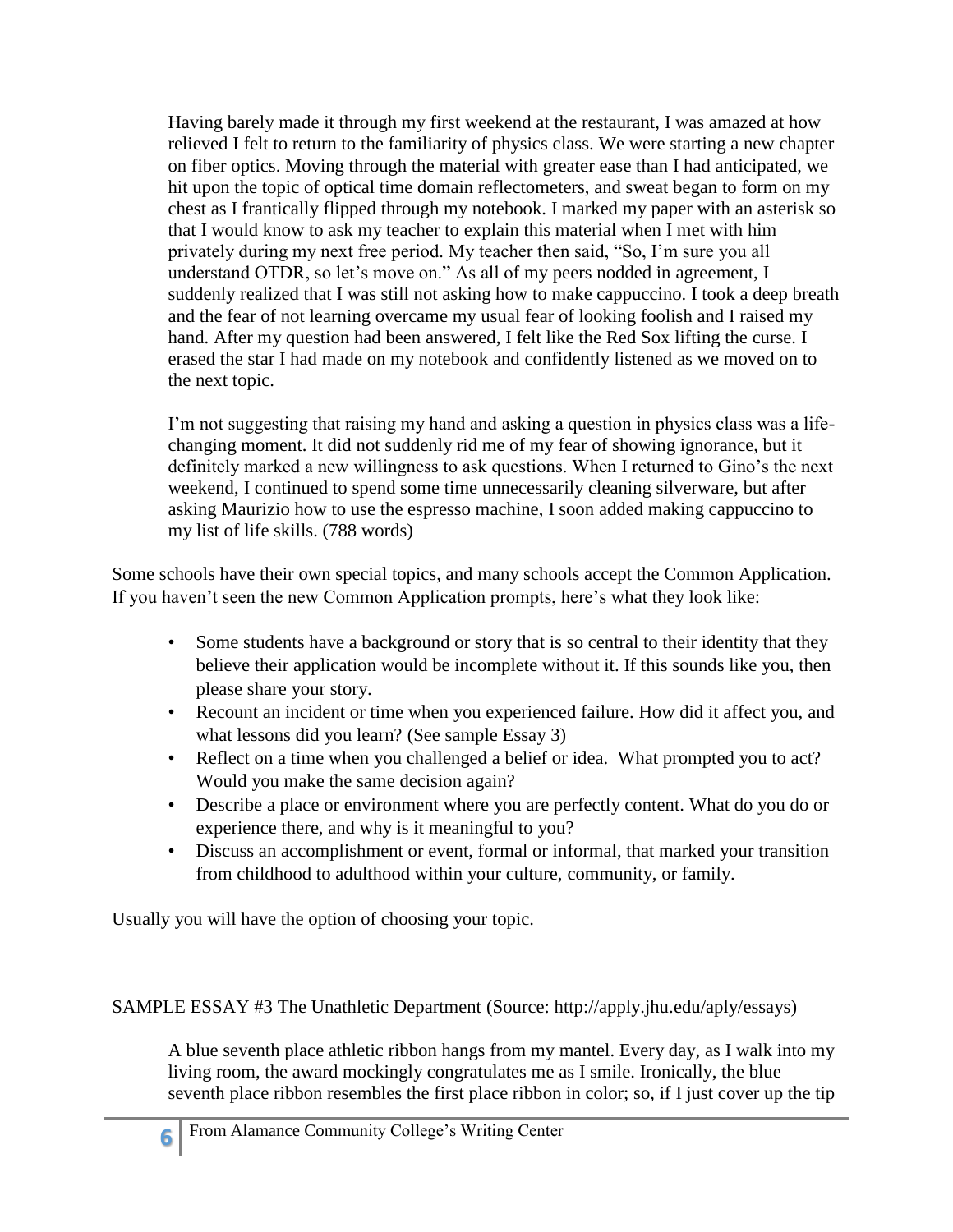of the seven, I may convince myself that I championed the fourth heat. But, I never dare to wipe away the memory of my seventh place swim; I need that daily reminder of my imperfection. I need that seventh place.

Two years ago, I joined the no-cut swim team. That winter, my coach unexpectedly assigned me to swim the 500 freestyle. After stressing for hours about swimming 20 laps in a competition, I mounted the blocks, took my mark, and swam. Around lap 14, I looked around at the other lanes and did not see anyone. "I must be winning!" I thought to myself. However, as I finally completed my race and lifted my arms up in victory to the eager applause of the fans, I looked up at the score board. I had finished my race in last place. In fact, I left the pool two minutes after the second-to-last competitor, who now stood with her friends, wearing all her clothes.

The blue for the first loser went to me.

However, as I walked back to my team, carrying the seventh place blue, listening to the splash of the new event's swimmers, I could not help but smile. I could smile because despite my loss, life continued; the next event began. I realized that I could accept this failure, because I should not take everything in life so seriously. Why should I not laugh at the image of myself, raising my arms up in victory only to have finished last? I certainly did not challenge the school record, but that did not mean I could not enjoy the swim.

So, the blue seventh place ribbon sits there, on my mantel, for the world to see. I feel no shame in that. In fact, my memorable 20 laps mean more to me than an award because over time, the blue of the seventh place ribbon fades, and I become more colorful by embracing my imperfections and gaining resilience-but not athleticism. (386 words)

## **Step 2. Getting Started on the Writing Process**

After you have your topic, freewrite about it—including as many concrete details, snippets of dialogue, and examples as you can. Write about twice the word limit—1300 words for the Common Application essay. Don't worry about format, grammar, spelling, or paragraphs just yet. Make yourself sit in a chair and just write for 15 minutes, then take a break. Write so that someone can visualize what you are writing about**.** Concrete details are the key. Every essay has a claim (the characteristic about yourself that you want to get across) and the evidence (the details that show that characteristic in you). If you write 1000 words and find that any other student could change just a few words and turn that essay into an essay about him or her, then you are not being specific enough (McGinty 87). Observe and describe your environment in detail.

Then, think of paragraphing—an introductory paragraph, several body paragraphs, and a short concluding paragraph. The introductory paragraph doesn't have to be the beginning of the story—starting "in the middle of things" or "in *medias res*" is a common and effective introduction and framing device. Then "flash back" to the events that led to your being in the position described in your introductory paragraph.

**7**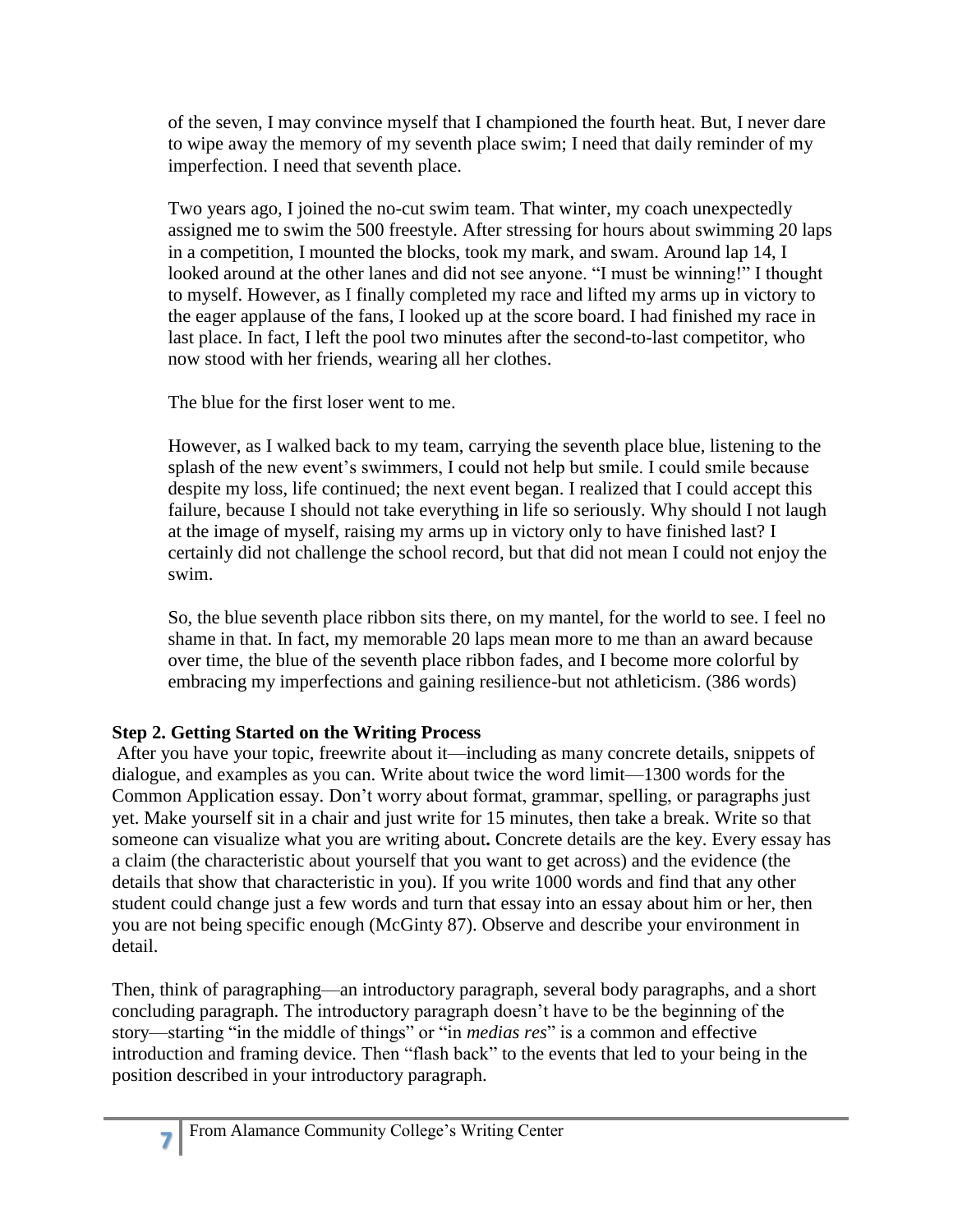Write several middle paragraphs—not necessarily three!

Write a concluding paragraph. Think about referring back to your introduction to give a satisfying sense of conclusion. Notice that the 3 sample essays in this handout all refer back to the introduction in their concluding paragraph. Use up your word limit—don't let your essay be more than a few words short of the word limit.

Dig Deeper: While you are writing, try to state more than just the facts. This is the time to try and take your ideas further. If you think you don't have anything else to say, look at what you've jotted down and ask yourself: "So what?" Why is what you said important? What did it teach you? What does it mean? What are the broader implications?" (Sparknotes Editors).

Revise the introduction so that it points directly to your conclusion.

**Step 3**. **Revising for Style.** This topic is well covered in "Style in College Admission Essays," available at [http://collegeapps.about.com/od/essays/ss/College-Essay-Style-Tips.htm.](http://collegeapps.about.com/od/essays/ss/College-Essay-Style-Tips.htm)

**Step 4**. **Revising for readability, grammar, punctuation, and mechanics.** Let at least three other people, like a parent, an English teacher or other professor, and a Writing Center tutor, read your essay. Make sure that all words are spelled correctly, and that there are no mistakes in grammar, punctuation and mechanics. This is essential! Do not hit the "send" key until you have had at least three other people read over your essay.